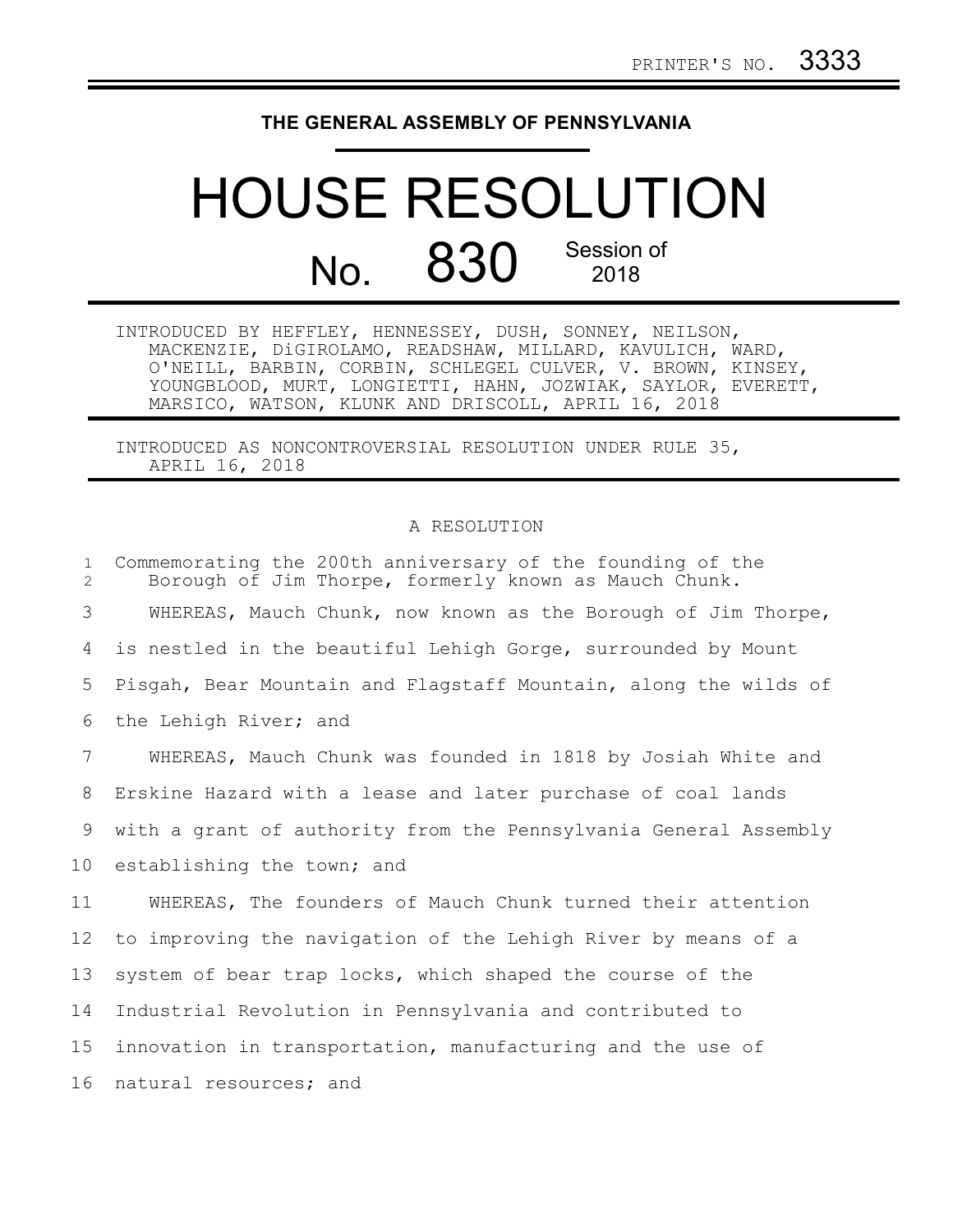WHEREAS, In 1827, the switchback railway in the area was built on an old wagon road to carry the coal from Summit Hill to the Lehigh River and eventually carried tourists on what is said to have been the first roller coaster; and 1 2 3 4

WHEREAS, In 1843, Carbon County was established from parts of Northampton County and Monroe County, and Mauch Chunk was named the county seat; and 5 6 7

WHEREAS, In 1846, Mauch Chunk was incorporated as a borough; and 8 9

WHEREAS, The Delaware, Lehigh, Schuylkill and Susquehanna Railroad, later named the Lehigh Valley Railroad, was authorized by the Pennsylvania General Assembly to run from Mauch Chunk to Easton; and 10 11 12 13

WHEREAS, As the reach of the Lehigh Valley Railroad grew during the golden age of the Industrial Revolution, it carried not only coal but travelers from Philadelphia and New York to Mauch Chunk, whose beauty drew them to the area; and WHEREAS, Mauch Chunk became a major tourist destination, second only to Niagara Falls; and 14 15 16 17 18 19

WHEREAS, Mauch Chunk was home to millionaire philanthropist Asa Packer, builder of the Lehigh Valley Railroad, a member of the House of Representatives of Pennsylvania, a member of the United States House of Representatives and founder of Lehigh University; and 20 21 22 23 24

WHEREAS, Asa Packer was also instrumental in the development of the architectural landscape of Mauch Chunk, the mansions on Packer Hill, Stone Row on historic Race Street and St. Mark's Episcopal Church; and 25 26 27 28

WHEREAS, Mauch Chunk was central to the labor movement for mine workers as the location of one of the trials of members of 29 30

20180HR0830PN3333 - 2 -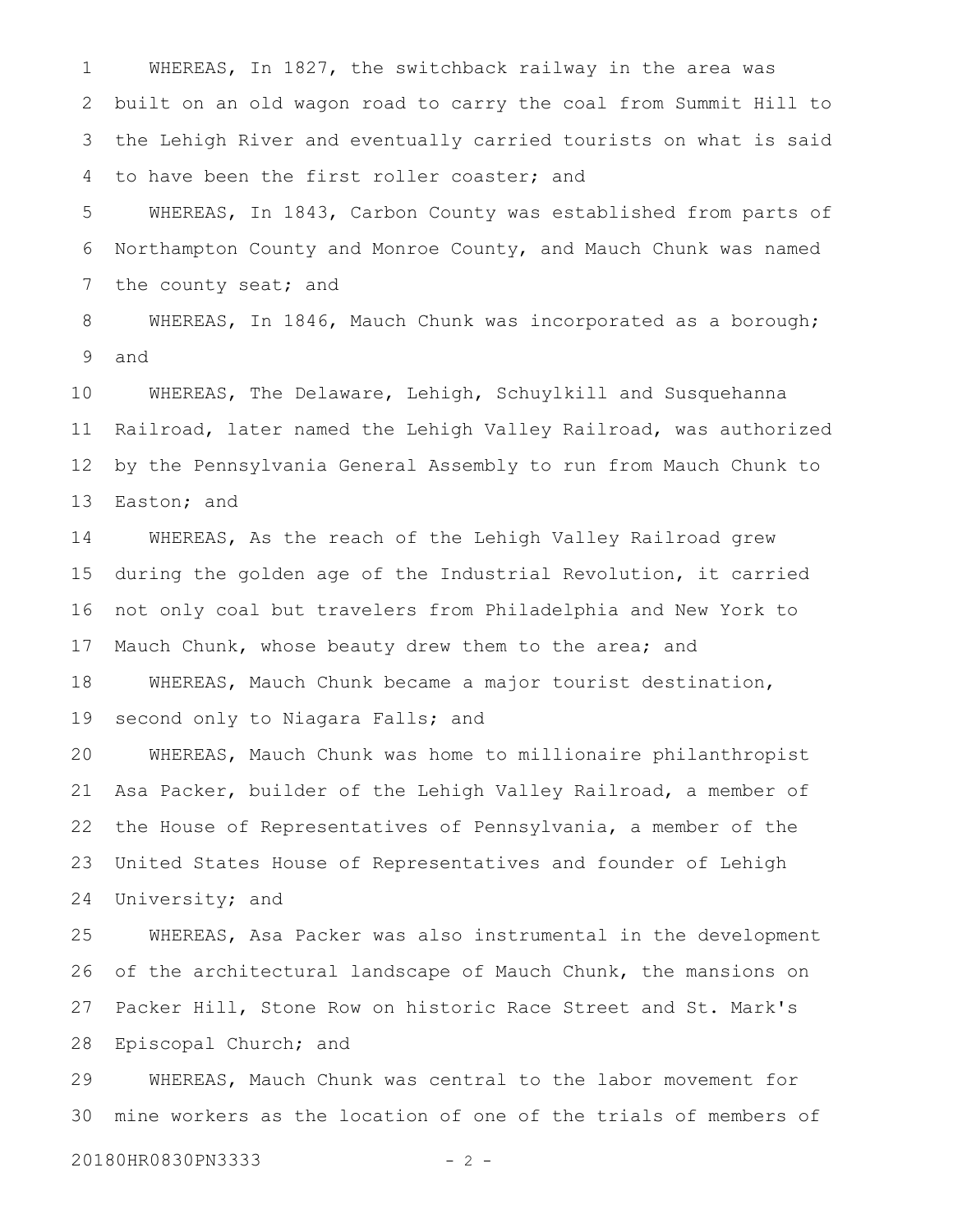the Molly Maguires, an Irish immigrant labor organization, and the location of subsequent hangings at the Carbon County Jail in 1877; and 1 2 3

WHEREAS, As industry grew, declined and evolved, so did Mauch Chunk, once a supply center and shipping point for many large collieries and railroad shops; and 4 5 6

WHEREAS, Mauch Chunk was home to other industries, including silk mills, tanneries and dress and purse factories; and WHEREAS, In 1954, Mauch Chunk and East Mauch Chunk voted to merge and rename itself Jim Thorpe after the legendary Olympic athlete, who is now laid to rest there; and 7 8 9 10 11

WHEREAS, In 1977, the Old Mauch Chunk Historic District, comprised of Broadway and Race Streets, was listed on the National Register of Historic Places; and 12 13 14

WHEREAS, Four years later in 1981, the Borough of Jim Thorpe was the first to take advantage of the State's Main Street downtown revitalization program, which helped to restore historically significant Victorian-era buildings on Broadway Street; and 15 16 17 18 19

WHEREAS, Today, the beauty of the past, both natural and architectural, continue to sustain the Borough of Jim Thorpe with a strong and growing tourism industry; and 20 21 22

WHEREAS, The Borough of Jim Thorpe is consistently ranked on national media "best" lists and recognized among the most fun, most beautiful, most romantic and best adventure towns to visit; and 23 24 25 26

WHEREAS, The Borough of Jim Thorpe has been called the "Switzerland of America" due to its picturesque and breathtaking scenery, location in the mountains and architecture; and WHEREAS, The Borough of Jim Thorpe serves as the county seat 27 28 29 30

20180HR0830PN3333 - 3 -